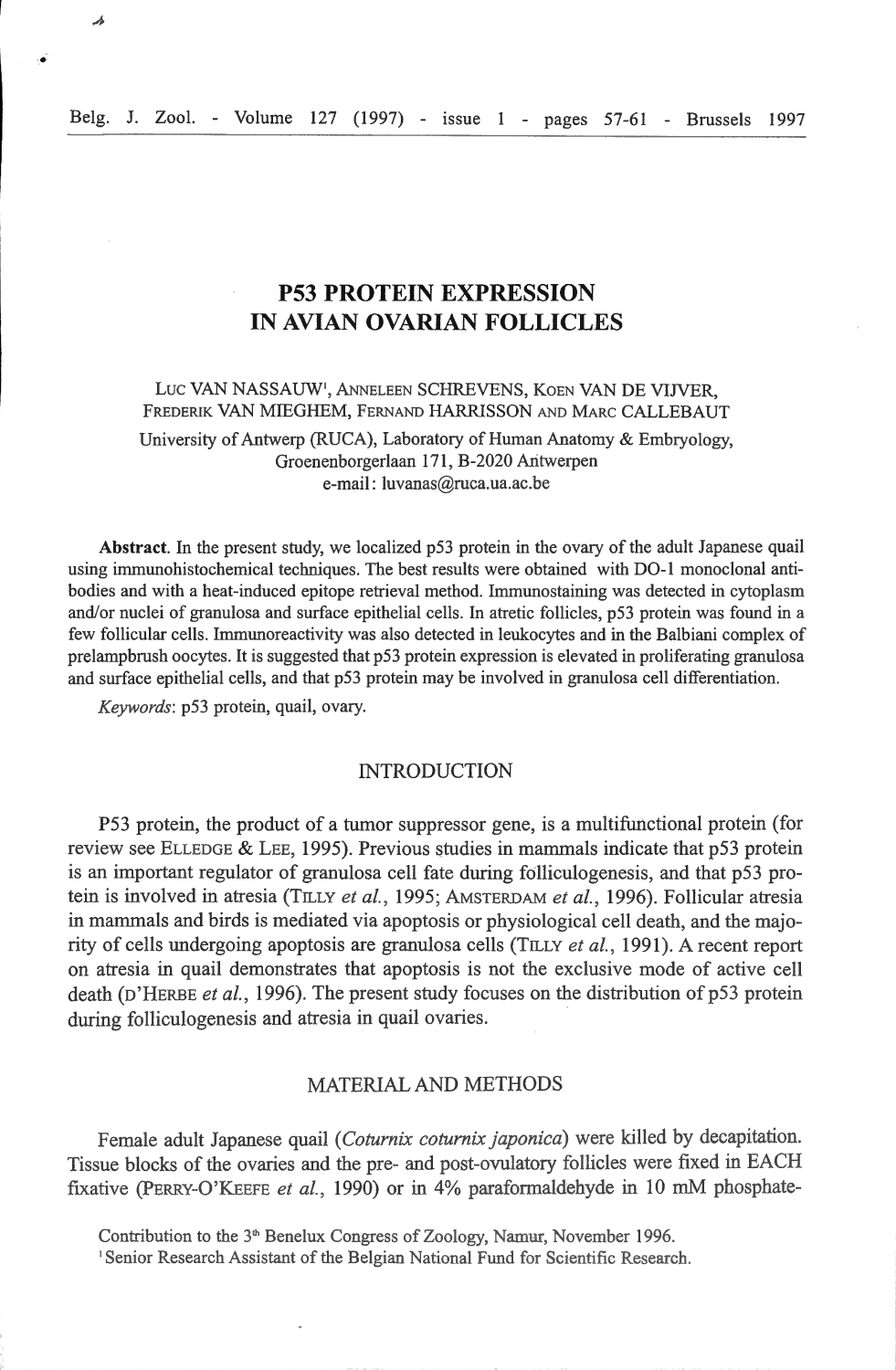'•·

buffered saline at pH 7 .2. After fixation, subsamples of tissue were dissected from the walls of the pre- and post-ovulatory follicles and embedded in paraffin. Severa! commercially available antibodies directed against p53 protein were used (Table 1). P53 protein was localized in paraffin sections using the unlabelled antibody peroxidase-anti-peroxidase technique. Sorne sections were pre-treated with the pressure cooker heat-induced epitope retrieval method (NORTON *et al.,* 1994). The oocytes and follicles were classified in stages according to CALLEBAUT (1973). Paraffm sections of routinely formalin-fixed human colonie adenocarcinoma (KARAMJTOPOULOU *et al.,* 1995) were used as positive controls.

| Antibody                    | Dilution | Source                                                   |
|-----------------------------|----------|----------------------------------------------------------|
| CM1 <sup>p</sup>            | 1/200    | Novocastra Laboratories Ltd. (Newcastle upon Tyne, U.K.) |
| $DO-1^M$                    | pd       | IMMUNOTECH (Marseille, France)                           |
|                             | pd       | DPC (Apeldoorn, The Netherlands)                         |
|                             | 1/50     | Santa Cruz Biotechnology Inc. (Santa Cruz, CA)           |
| $DO-7^M$                    | pd       | <b>DPC</b>                                               |
| <b>PAb</b> 122 <sup>M</sup> | 1/40     | Boehringer Mannheim GmbH (Mannheim, Germany)             |
| PAb 1801 <sup>M</sup>       | pd       | <b>DPC</b>                                               |

TABLE 1 *Antibodies directecl against p53 protein* 

<sup>P</sup>: polyclonal antibody; <sup>M</sup>: monoclonal antibody: pd: pre-diluted.

#### RESULTS

The heat-induced epitope retrieval method enhanced p53 protein immunoreactivity (IR). The best results were obtained using the DO-1 monoclonal antibodies, but the CM1 and PAb 122 antibodies also gave fairly good results. No immunostaining was observed using the D0-7 and PAb 1801 antibodies. Positive staining was found with all antibodies in the adenocarcinoma sections.

IR was detected in cytoplasm and/or nuclei of granulosa cells dmi\_ng each stage of folliculogenesis (Figs 1-3). However, the granulosa cells of the pre-ovulatory follicles were weakly immunostained (Fig. 2). IR was also found in surface epithelial cells (Figs  $1, 3$ ), except those in the wall of pre-ovulatory follicles (Fig. 2). In atretic follicles, moderate IR was found in a few follicular cells (Fig. 4). Furthermore, p53 protein was demonstrated in the Balbiani complex of prelampbrush oocytes (Fig. l) in a few vascular smootb muscle cells, and in leukocytes (Figs 1, 4), predominantly those present in the vicinity of atretic follicles (Fig. 4).

Figs 1-4. - Micrographs of the quail ovary, immunostained with DO-1 antiserum and counterstained with toluidine blue ( $bar = 10$  mm). AF: atretic follicle; B: Balbiani complex of prelampbrush oocyte; g: granulosa; 0: oocyte; te: theca externa; ti: theca interna ; ts : tunica superficialis; arrowheads: surface epithelium; arrows: leukocytes. - 1. Prelampbrush and developing follicles: IR in granulosa and surface epithelial cells, in leukocytes, and in the Balbiani complex. - 2. Mature pre-ovulatory follicle: weak IR in the granulosa cells.  $-3$ . Post-ovulatory follicle: IR in the granulosa cells.  $-4$ . Atretic follicle: IR predominantly in leukocytes and in surface epithelial cells. A few follicular cells (small arrowbeads) were moderately immunostained.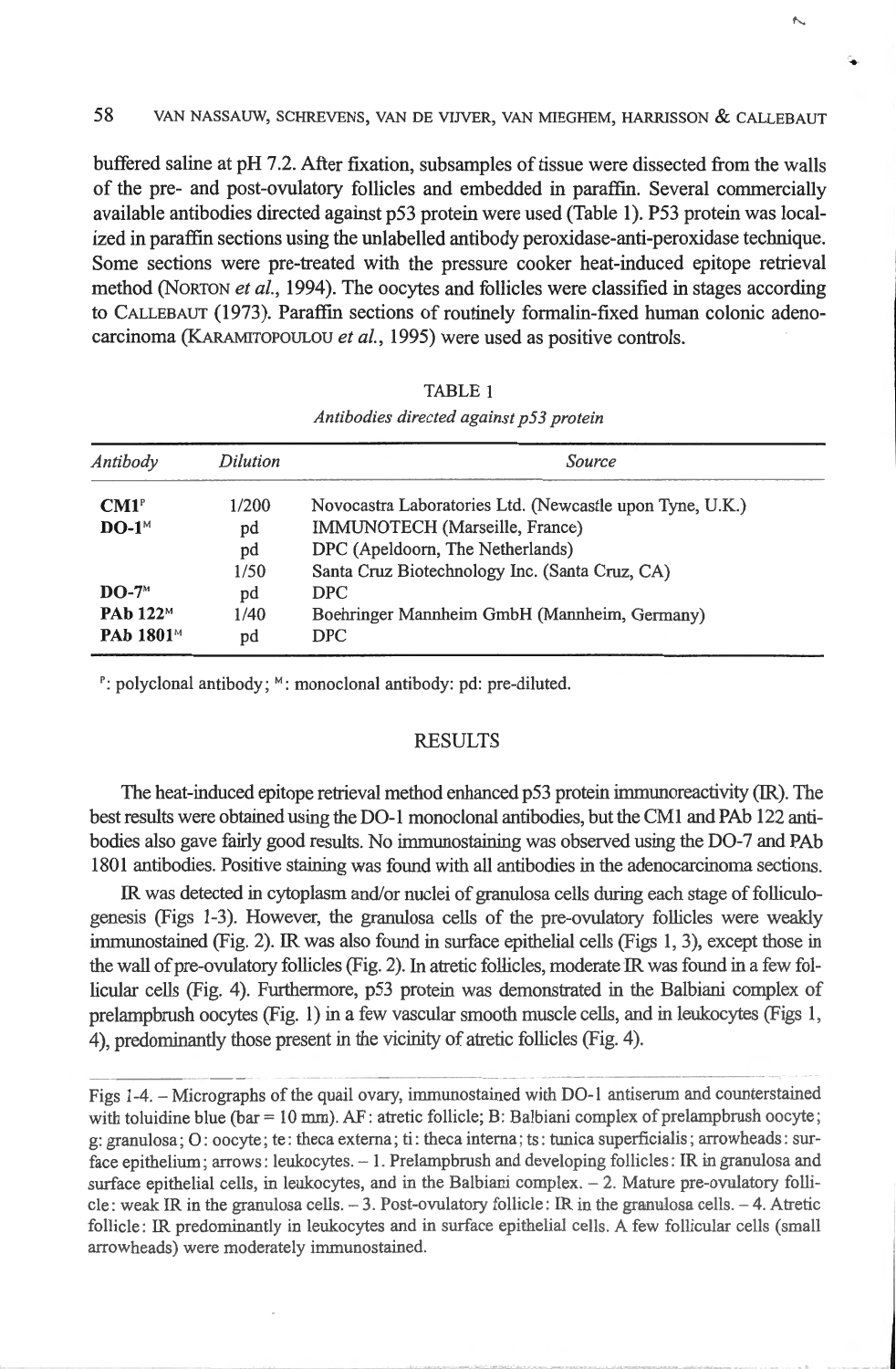THE MULTIFUNCTIONAL 37 LRP/P40 PROTEIN

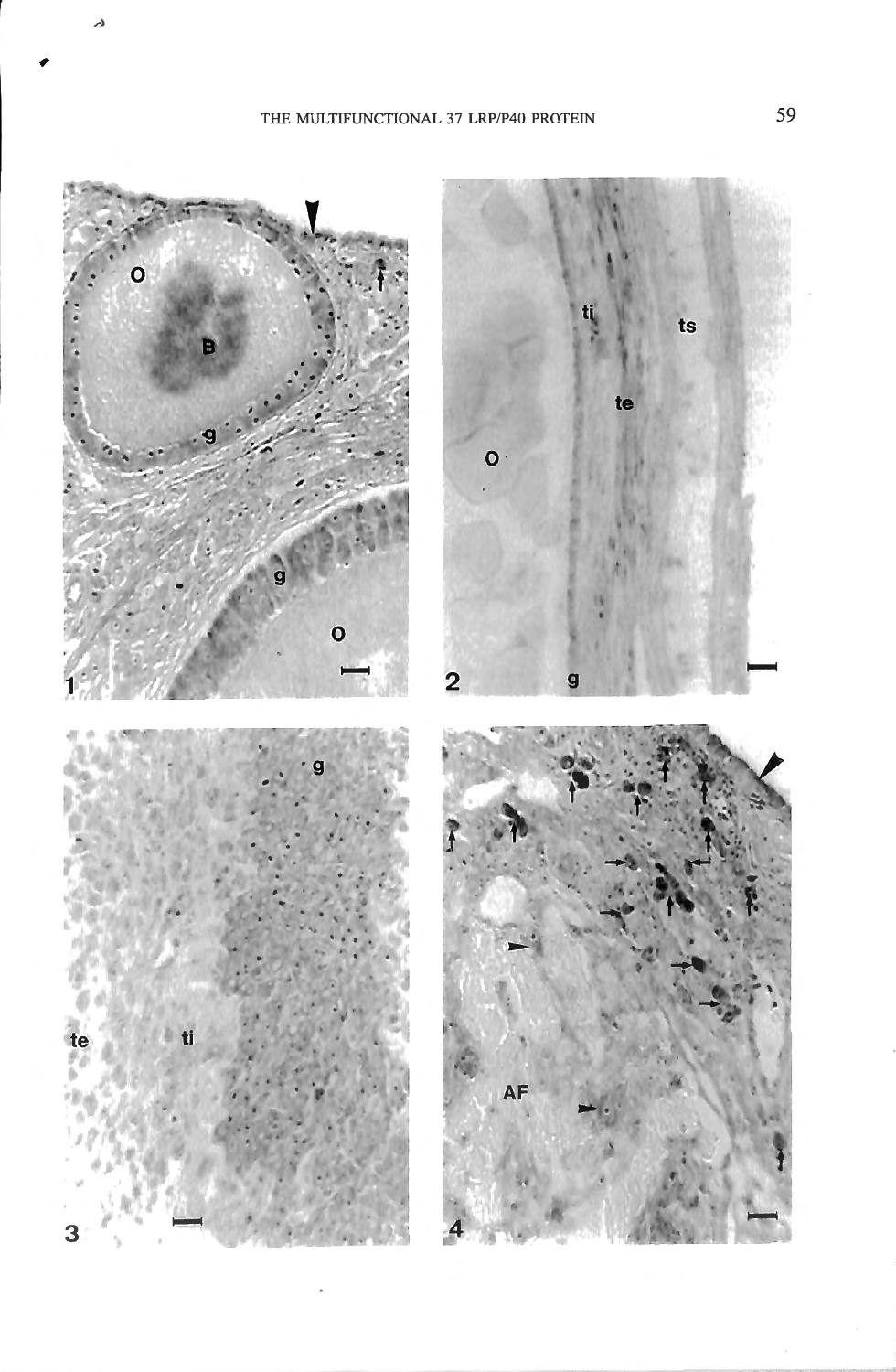# **DISCUSSION**

The results with the different antibodies were probably due to the percentage homology of quai! p53 protein with human p53 protein. Chicken p53 protein reveals 47% homology with human p53 protein (Soussi *et al.*, 1988).

In the present study, we have shown that p53 protein expression is high in proliferating granulosa and surface epithelial cells. Previous *in vitro* studies reported increased expression of p53 protein in proliferating cells (for review, see KATSUMOTO *et al.*, 1995). P53 protein initially appears in the cytoplasm of mitotic cells, then accmnulates in the nucleus before the beginning ofDNA synthesis, and thereafter it is no longer found in the nucleus but rather in the cytoplasm.

In the human ovary, p53 protein is detected in the nuclei of granulosa cells of preantral and antral follicles, and in the cytoplasm of surface epithelial cells (BUKOVSKY *et* al., 1995). However, in the rat ovary, TILLY *et al.* (1995) reported that p53 protein is exclusively localized in nuclei of apoptotic granulosa cells of atretic follicles. In the quail ovary p53 protein has also been found in non-dividing and relatively stable cells: in the cytoplasm of granulosa cells of post-ovulatory and of mature pre-ovulatory follicles, and in the Balbiani complex of prelampbrush oocytes. Nuclear and nucleolar p53 protein expression is demonstrated in human oocytes of resting primary follicles and in luteinized granulosa cells (BUKOVSKY *et al.*, 1995). It is suggested that p53 protein can enhance granulosa cell differentiation and luteinization (AMSTERDAM *et al.,* 1996).

Previous findings suggest the existence of a strong correlation between apoptosis and elevated p53 protein expression in the ovary (TILLY *et al.*, 1995). AMSTERDAM *et al.* (1996) have demonstrated that p53 protein can co-operate with cAMP-generated signais in the induction of apoptosis in granulosa cells. However, we have detected a few immunostained follicular cells in atretic follicles. No clear relation between p53 protein expression and apoptosis is found.

This study supports the hypothesis (AMSTERDAM *et al.*, 1996) that p53 protein is an important regulator of proliferation of granulosa and surface epithelial cells and that p53 protein may be involved in granulosa cell differentiation.

# ACKNOWLEDGEMENTS

This study was supported by grant 3.0029.93 of the Belgian National Fund for Scientific Research, and a Matching Fund from the University Centre of Antwerp (RUCA).

## REFERENCES

AMSTERDAM, A., I. KEREN-TAL & D. AHARONI (1996) - Cross-talk between cAMP and p53-generated signals in induction of differentiation and apoptosis in steroidogenic granulosa cells. Steroids, 61: 252-256.